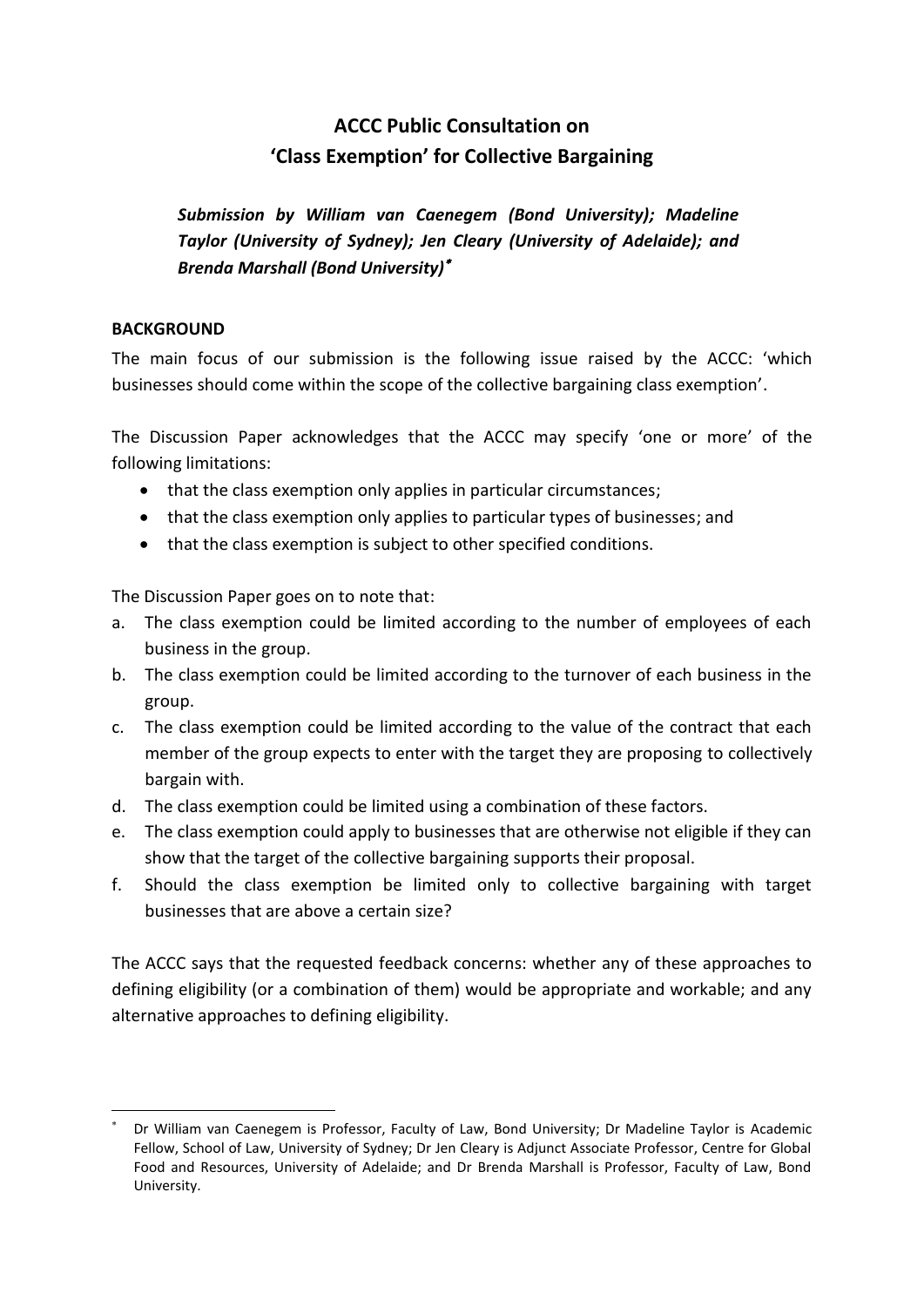The ACCC is also seeking comment in relation to specific questions, namely:

- a. Should the class exemption only be available to collective bargaining groups below a certain size?
- b. Should the class exemption apply only where there is not common representation across collective bargaining groups?
- c. Should the class exemption allow the bargaining group to negotiate with both customers they sell to (joint supply) and with suppliers they buy from (joint procurement)?
- d. Should the class exemption exclude sharing of information or arrangements between members of the group that are not necessary to collectively bargain with a target?
- e. Should other obligations apply? For example, should a class exemption only apply where the bargaining group does one or more of the following: keeps written records of the composition of the group; notifies the ACCC when the group is formed; notifies the target when the group is formed?
- f. What would be the effect of a collective bargaining class exemption on businesses which fall outside it?
- g. What would be the effect of a collective bargaining class exemption on the operational business decisions for potential group members?

#### **GENERAL SUBMISSIONS**

The authors of the present submission draw attention to the 2015 Report produced for the Rural Industries Research and Development Corporation (RIRDC), now AgriFutures Australia, entitled *Collective Bargaining in the Agricultural Sector* and available at:

https://www.agrifutures.com.au/product/collective-bargaining-in-the-agricultural-sector/

Our submission therefore focuses on the specific and unique needs of the agricultural sector, and in particular, on pricing and supply contracts with wholesalers, supermarkets, and processors.

The thrust of the above mentioned Report was to support the process of collective bargaining in the agricultural sector, by increasing the accessibility and affordability of gaining a collective bargaining exemption from the full operation of the competition law for agricultural producers. The report stressed the very considerable difficulties that the existing collective bargaining application and notification procedures posed for farmers, who generally lack the time, expertise and cohesion necessary to engage with the ACCC.

We therefore strongly support the collective bargaining class exemption process and our submission favours making that process as clear, comprehensible and transparent as possible. In particular, one of the major recommendations of our report was the 'Development of a collective bargaining factorial matrix for farmer self-evaluation' (Recommendation 6.1.2 of the Collective Bargaining Report).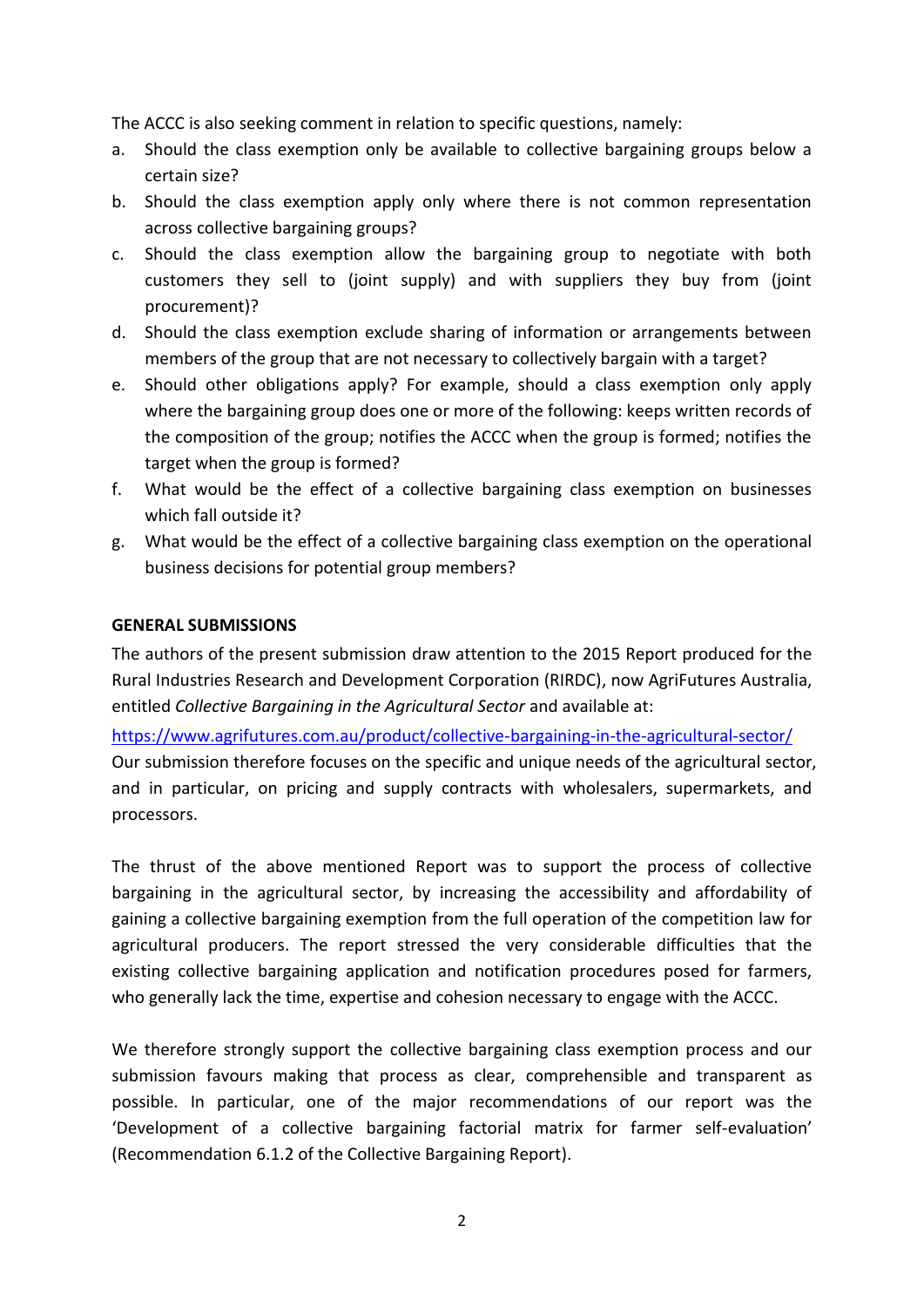Accordingly, in the context of class exemptions we favour conditions for class exemption that are straightforward and limited in number, and are therefore readily understood by farmers who may wish to take advantage of them. The process of evaluation entered into by farmers interested in taking advantage of a class exemption should be made as accessible as possible. We therefore support a limited number of determining factors, and factors that are easily measured and complied with. For instance, in terms of farm production, this could be total volume available for supply during a given period.

Our Report also identified a lack of time and expert resources available to farmers, and therefore we favour a class exemption regime with minimal administrative and legal requirements.

In addition, we favour a regime that requires the target to object to the form and approach of a collective bargaining group. That is, the onus should be on the target, commonly a major agribusiness processor, to prove that conditions for a class exemption are not met. This shifts the onus from the collective bargaining group to the target in question to establish that exemption conditions were not met in the face of a dispute, shifting the burden of cost and complexity and limiting it for the collective bargaining group in the first instance.

We further note that our Report drew attention to an apparent inconsistency in the law, in that a number of farmers (usually within a region) are free to form a Co-operative, with its principal aim being to bargain with a target (a processor or supermarket for instance). If the same farmers formed a loose grouping for the purpose of a unified bargaining stance, for example agreeing on price parameters, they would be in potential breach of the Competition law under cartel provisions as defined in Part IV, Division 1 of the *Competition and Consumer Act 2010* (Cth). In effect, the class exemption system approximates the forming of a co-operative or, by extension, a corporation.

#### **SPECIFIC SUBMISSIONS**

In response to the specific questions noted above we submit the following:

## **a. Whether a class exemption should 'only be available to collective bargaining groups below a certain size?**

In our submission, relative size is the key, but is difficult to assess. We therefore advocate a simpler measure. In any case, a bargaining group can still notify or apply for authorisation. What should be under consideration is therefore a 'safe' limit, which is nonetheless not the only option available should the group concern a greater volume of production (or other measure). We therefore support a maximum volume of production or supply of the class as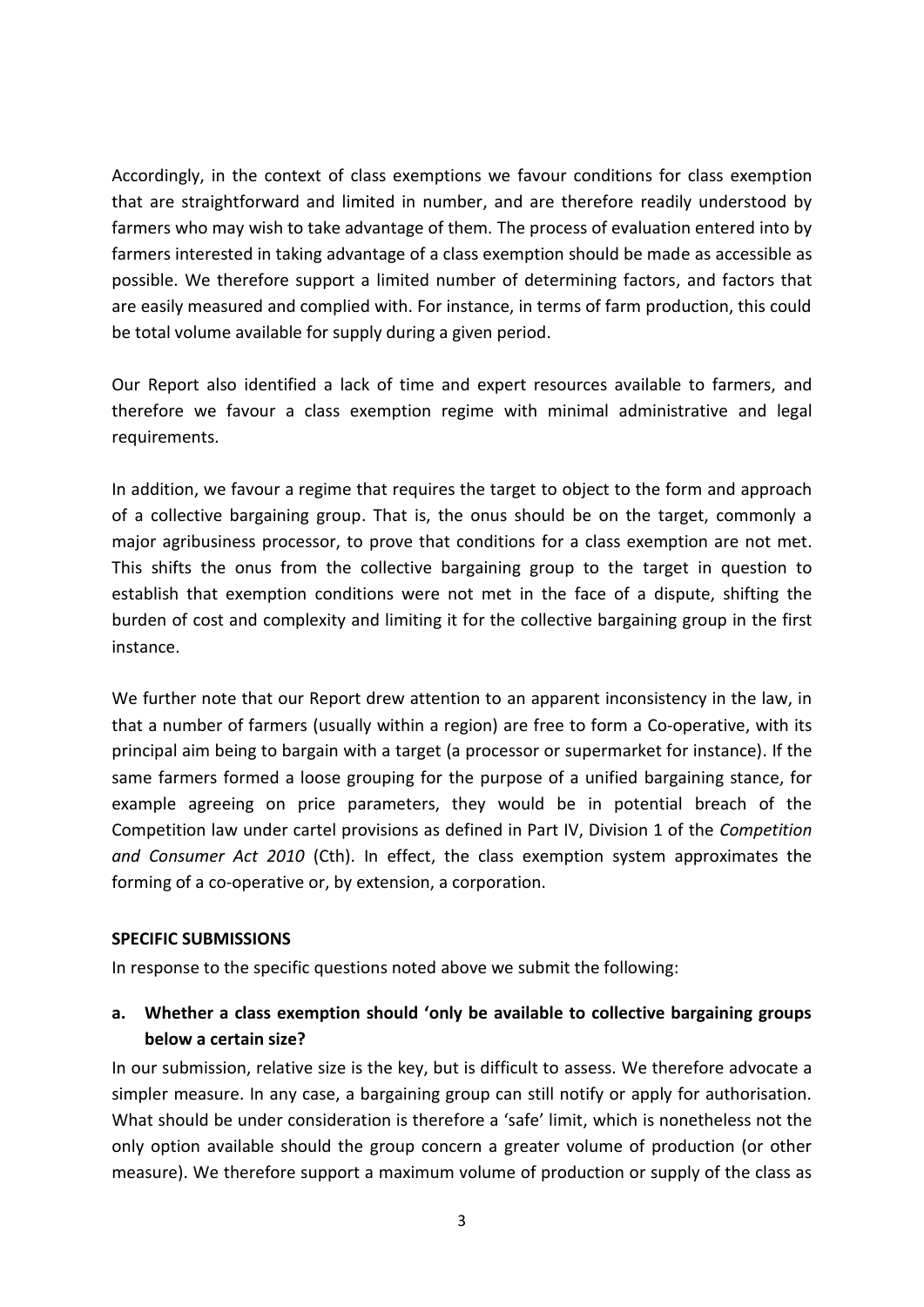a whole as the relevant measure. If supply volume is below this level, then notification or authorisation should not be required, but if it is above this level, that alternative approach can still be pursued.

## **b. Should the class exemption apply only where there is not common representation across collective bargaining groups?**

We submit that the class exemption should certainly apply even where there is common representation across groups. This will allow for more regionally based groups to form, which is advantageous to farmers in terms of ease of communication and the collaboration required.

## **c. Should the class exemption allow the bargaining group to negotiate with both customers they sell to (joint supply) and with suppliers they buy from (joint procurement)?**

In our submission, the critical problem in the agricultural market is the presence of monopsony competitive conditions. The class exemptions should, above all, apply to bargaining for joint supply so that farmers can command better prices from a stronger bargaining position. It is less important that farmers should be able to benefit from class exemptions concerning the acquisition of goods or services, for which the notification and authorisation process remains available. Farmers interested in both sides of the value chain can still form a co-operative for the purpose of bargaining both with their suppliers and their purchasers.

## **d. Should the class exemption exclude sharing of information or arrangements between members of the group that are not necessary to collectively bargain with a target?**

We submit that naturally a degree of collaboration is required for class exemptions. However, farmers tend to prefer to share information on a limited basis in any case, and maintain a competitive advantage by not sharing other categories of information, as our Report noted. To maintain competitive conditions in the market, farmers should not be exempt from the normal rules that apply for purposes other than what is specifically enabled by the class exemption conditions.

**e. Should other obligations apply? For example, should a class exemption only apply where the bargaining group does one or more of the following: keeps written records of the composition of the group; notifies the ACCC when the group is formed; notifies the target when the group is formed?** 

In our submission it is critically important to minimise administrative requirements, as the empirical research for our Report clearly establishes how time and resource poor farmers are – particularly within the currently drought-declared areas around the country. At the